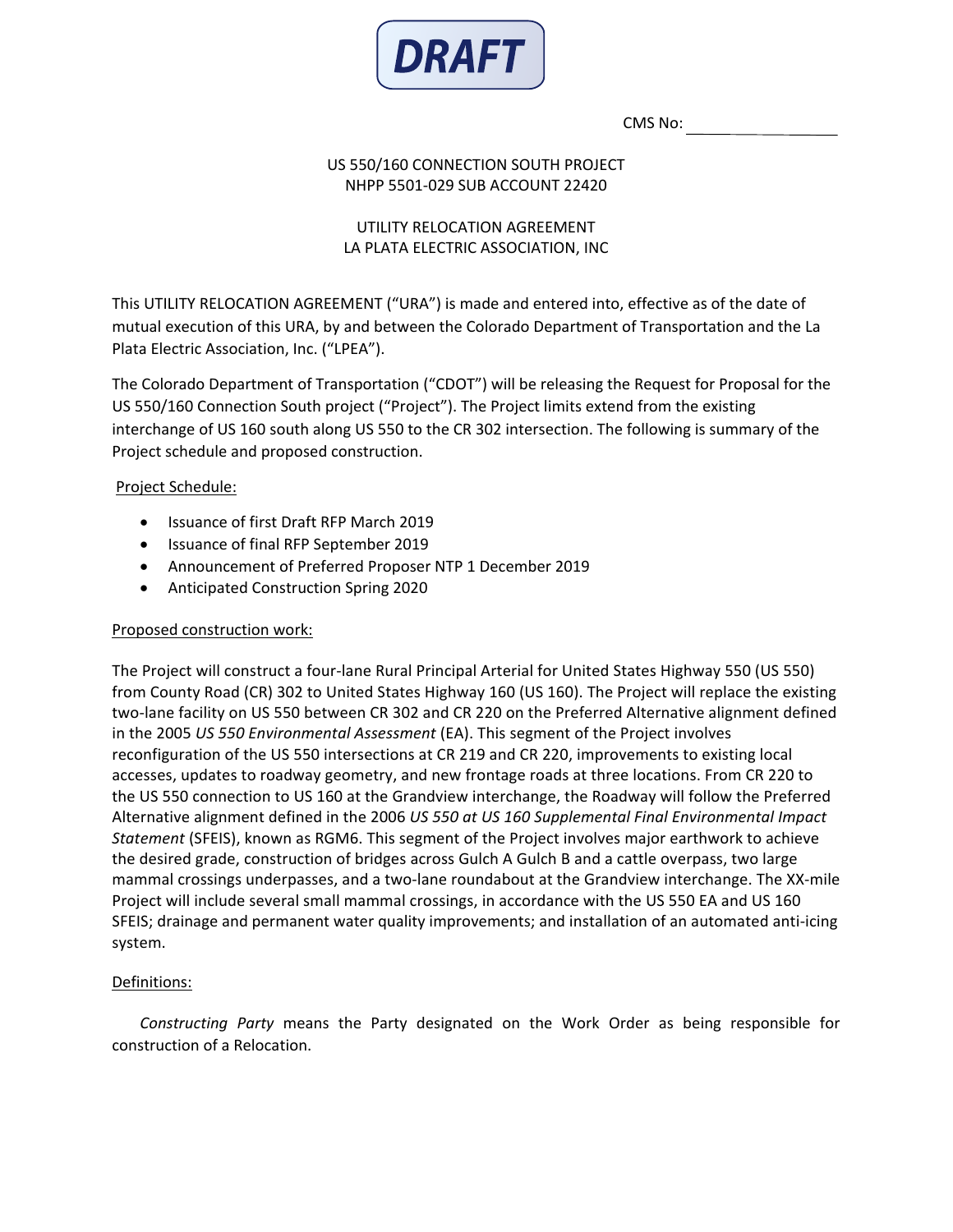*Cost of Relocation* means the entire amount to be paid for Utility Work that is properly attributable to the Relocation after deducting from that amount the cost of any Incidental Utility Work, Betterments, Excluded Environmental Work, Depreciation Value, and/or Salvage Value, as applicable.

*Designing Party* means the Party designated on the Work Order as being responsible for design of Relocation.

*Contractor* means the organization(s) or consortium(s) hired by CDOT to design and construct the Project, and their contractors, successors, and assigns.

*Relocate or Relocation* means the adjustment of a Utility that is necessary for the continuous operation of Utility service, Project economy, sequencing of Project construction, or to bring the Utility into compatibility with the implementation of a Project, including without limitation: Protection in Place or Protect in Place, Removal and reinstallation, including necessary temporary facilities; transfer or modification of location; acquiring necessary right-of-way at a new location; moving, rearranging, or changing the type of Utility (exclusive of Betterments); Abandonment; and construction of a replacement utility that is functionally equivalent.

*Relocation Plans* means the preliminary and final Utility Relocation design plans and construction documents. Relocation Plans shall comply with the Relocation Standards and with the terms of this URA.

*Utility or Utilities* means overhead and buried electrical transmission and distribution facilities, including necessary appurtenances, owned and/or operated by LPEA that have been identified as potentially posing a conflict with the implementation of the Project and includes any such facility during and after Relocation. **Utility or Utilities does not include private electrical service line work unless specifically agreed upon in writing by CDOT and Owner. Private electrical service line work will be handled under construction by the Contractor and coordinated with the relocation work to be performed by LPEA. The Contractor shall include private electrical service line work with its lump sum bid.**

*Utility Work* means tasks, obligations and duties, exclusive of Incidental Utility Work and Excluded Environmental Work, required to either accomplish Relocation or confirm that no Relocation is required for a Utility, including:

- a) design of the Relocation, including subsurface utility engineering ("SUE") and the development of final utility relocation plans;
- b) construction of the relocation, including labor, materials and equipment procurement, temporary relocation, and relocation of existing service lines connecting to any Utility, regardless of the ownership of such service lines or of the property served by such service lines; and
- c) activities undertaken to effectuate the Relocation, hereinafter collectively referred to as "Utility Coordination," including without limitation:
	- i) verification by survey, potholing or otherwise that a Utility is, or is not, in conflict with the Project;
	- ii) provision of survey coordinate data, field surveys, and construction staking in the field for the construction of a Relocation;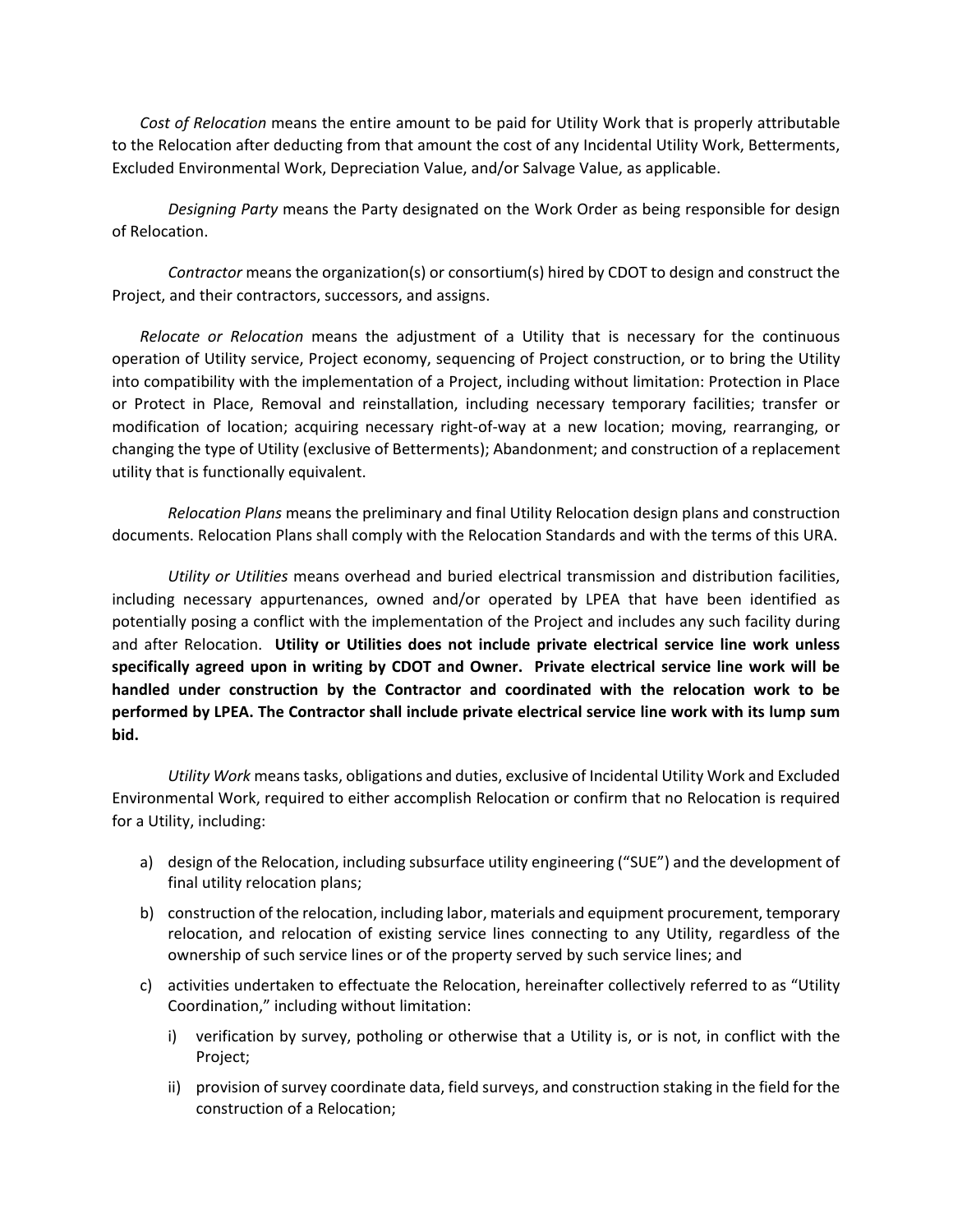- iii) acquisition of Permissions and property interests;
- iv) public information;
- v) traffic control;
- vi) resurfacing and restriping of streets and reconstruction of curb and gutter and sidewalks as may be required by any relevant authority;
- vii) development of and delivery to the non-Constructing Party of as-constructed plans (or, in the alternative, drawings marked to show changes in the field) showing each Relocation; and
- viii) activities performed to ensure and document that Utility Work is in accord with Relocation Plans, including, without limitation, materials handling; construction procedures; calibrations and maintenance of equipment; document control; production process control; and any sampling, testing, and inspection done for these purposes (collectively, "Quality Control").

*Work Order* means the document under which all Relocations shall be implemented and the Responsible Party designated, in accordance with the Work Order.

#### Agreement

Utility investigation has determined that this project will require coordination with LPEA. This Agreement is to establish a process between the Utility Owner, CDOT and the Contractor. This process is further addressed in Book 2, Section 7 – Utilities in the RFP. This Agreement does not commit funding by any party.

CDOT has coordinate with LPEA to confirm the location and ownership of existing infrastructure within the project limits, and identified known utility conflicts to be encountered in completing the project. The known conflicts and proposed relocation of LPEA's facilities is shown in the utility plans for information only. Final utility relocation and phasing plans are to be completed by the Contractor and included with the final construction of the project.

The RFP will require the CDOT Contractor to coordinate the relocation of LPEA's facilities. The RFP will also require the use of reasonable efforts to anticipate and avoid utilities, and to minimize impacts to existing utilities. The Contractor will be required to either execute a No-Conflict form or a Utility Work order with LPEA for relocation work. Examples of the No-Conflict form and Utility Work order are attached hereto. The preliminary relocation plan shall be provided at the time of the execution of this URA.

CDOT anticipates and has identified much of LPEA's facilities to be in conflict with the proposed project work. CDOT's Contractor will be responsible to confirm the Conflicts and provide the appropriate documentation to CDOT that the Contractor and LPEA have coordinated the proposed relocation and identified impacts to existing facilities in completing this work. LPEA shall have final approval for the relocation design of its facilities.

The Contractor will execute a Work Order with LPEA that would define the roles and responsibilities for the relocation. Reimbursement costs to complete the utility relocation work will be determined in accordance with the Utility Accommodation Code, State Statutes and Federal Regulations. Payment of costs associated with the relocation work will be handled via a separate reimbursement agreement